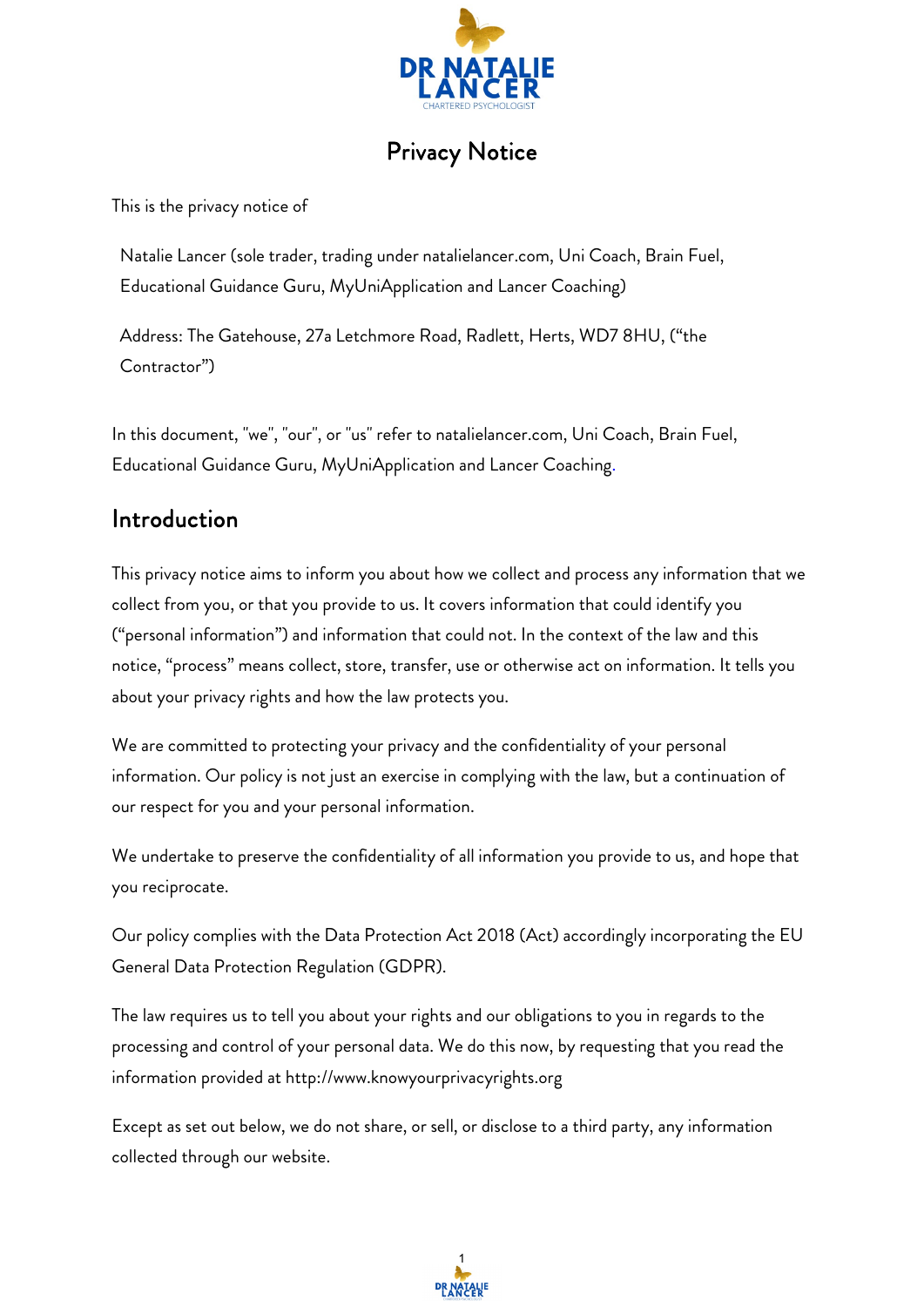

## 1. Data we process

We may collect, use, store and transfer different kinds of personal data about you. We have collated these into groups as follows:

Your identity includes information such as first name, last name, title, date of birth, and other identifiers that you may have provided at some time.

Your contact information includes information such as billing address, delivery address, email address, telephone numbers and any other information you have given to us for the purpose of communication or meeting.

Your financial data includes information such as your bank account.

Transaction data includes details about payments or communications to and from you and information about products and services you have purchased from us.

Technical data includes your internet protocol (IP) address, browser type and version, time zone setting and location, browser plug-in types and versions, operating system and platform and other technology on the devices you use to access this website.

Your profile includes information such as your username and password, purchases or orders made by you, your interests, preferences, feedback and survey responses.

Marketing data includes your preferences in receiving marketing from us; communication preferences; responses and actions in relation to your use of our services.

We may aggregate anonymous data such as statistical or demographic data for any purpose. Anonymous data is data that does not identify you as an individual. Aggregated data may be derived from your personal data but is not considered personal information in law because it does not reveal your identity.

For example, we may aggregate profile data to assess interest in a product or service.

However, if we combine or connect aggregated data with your personal information so that it can identify you in any way, we treat the combined data as personal information and it will be used in accordance with this privacy notice.

# 2. Special personal information

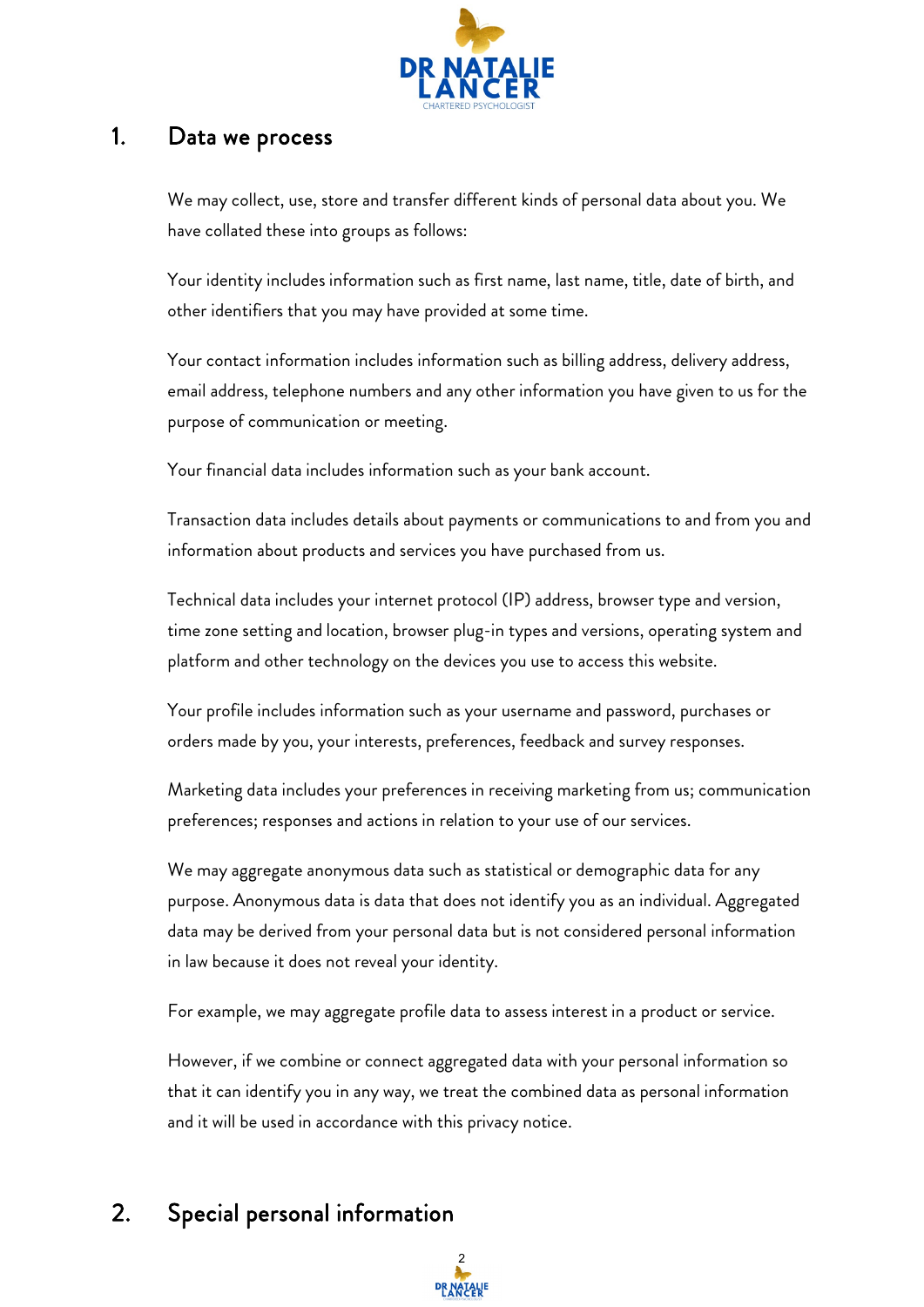

Special personal information is data about your race or ethnicity, religious or philosophical beliefs, sex life, sexual orientation, political opinions, trade union membership, information about your health and genetic and biometric data.

It also includes information about criminal convictions and offences.

We do not collect any special personal information about you.

## 3. If you do not provide personal information we need

Where we need to collect personal data by law, or under the terms of a contract we have with you, and you fail to provide that data when requested, we may not be able to perform that contract. In that case, we may have to stop providing a service to you. If so, we will notify you of this at the time.

#### The bases on which we process information about you

The law requires us to determine under which of six defined bases we process different categories of your personal information, and to notify you of the basis for each category.

If a basis on which we process your personal information is no longer relevant then we shall immediately stop processing your data.

If the basis changes then if required by law we shall notify you of the change and of any new basis under which we have determined that we can continue to process your information.

# 4. Information we process because we have a contractual obligation with you

When you create an account on our website, buy a product or service from us, or otherwise agree to our terms and conditions, a contract is formed between you and us.

In order to carry out our obligations under that contract we must process the information you give us. Some of this information may be personal information.

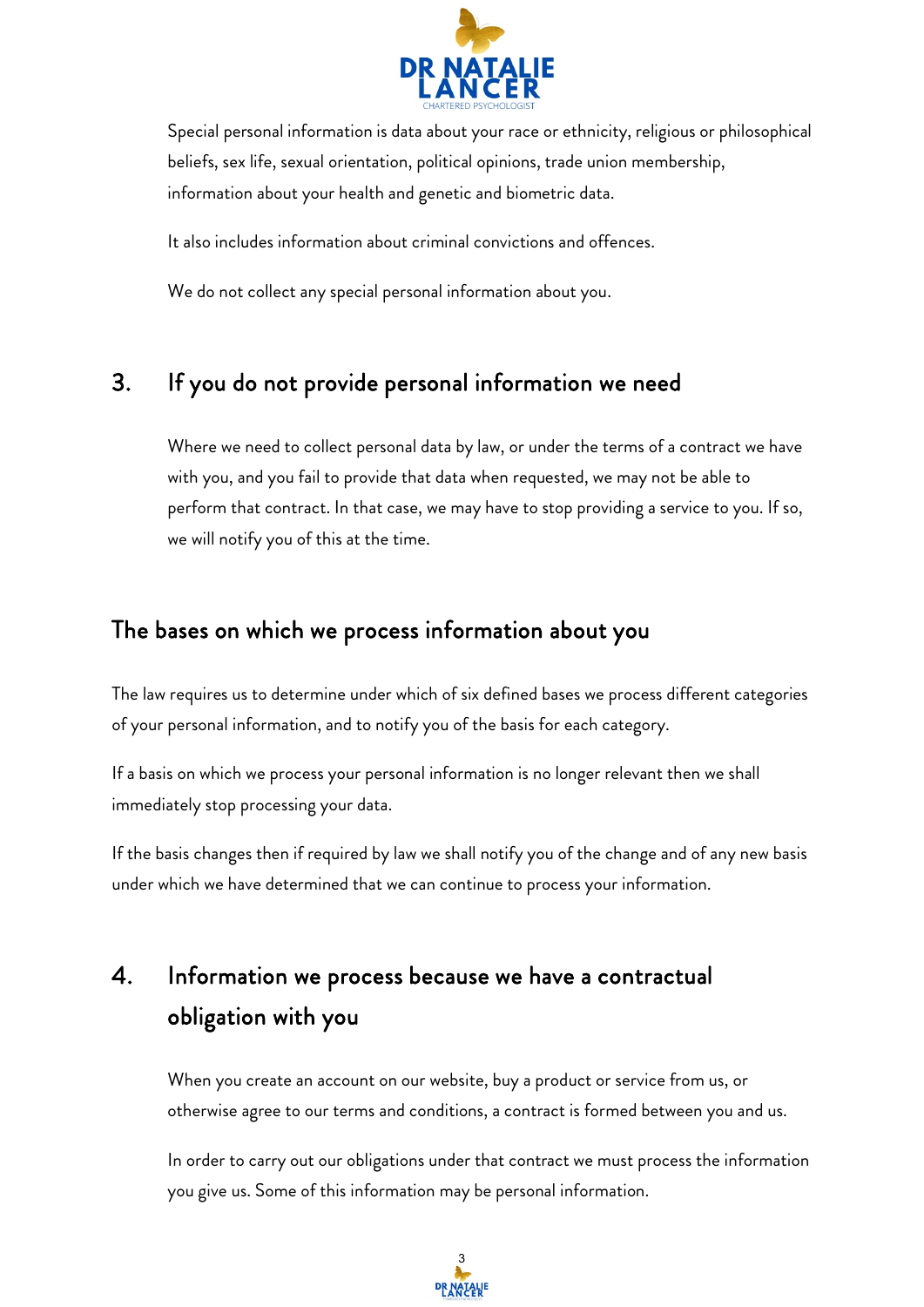

We may use it in order to:

- verify your identity for security purposes
- sell products to you
- provide you with our services
- provide you with suggestions and advice on products, services and how to obtain the most from using our website

We process this information on the basis there is a contract between us, or that you have requested we use the information before we enter into a legal contract.

We shall continue to process this information until the contract between us ends or is terminated by either party under the terms of the contract.

## 5. Information we process with your consent

Through certain actions when otherwise there is no contractual relationship between us, such as when you browse our website or ask us to provide you more information about our business, including our products and services, you provide your consent to us to process information that may be personal information.

Wherever possible, we aim to obtain your explicit consent to process this information, for example, by asking you to agree to our use of cookies.

If you have given us explicit permission to do so, we may from time to time pass your name and contact information to selected associates whom we consider may provide services or products you would find useful.

We continue to process your information on this basis until you withdraw your consent or it can be reasonably assumed that your consent no longer exists.

You may withdraw your consent at any time by instructing us natalie@unicoach.org. However, if you do so, you may not be able to use our website or our services further.

# 6. Information we process for the purposes of legitimate interests

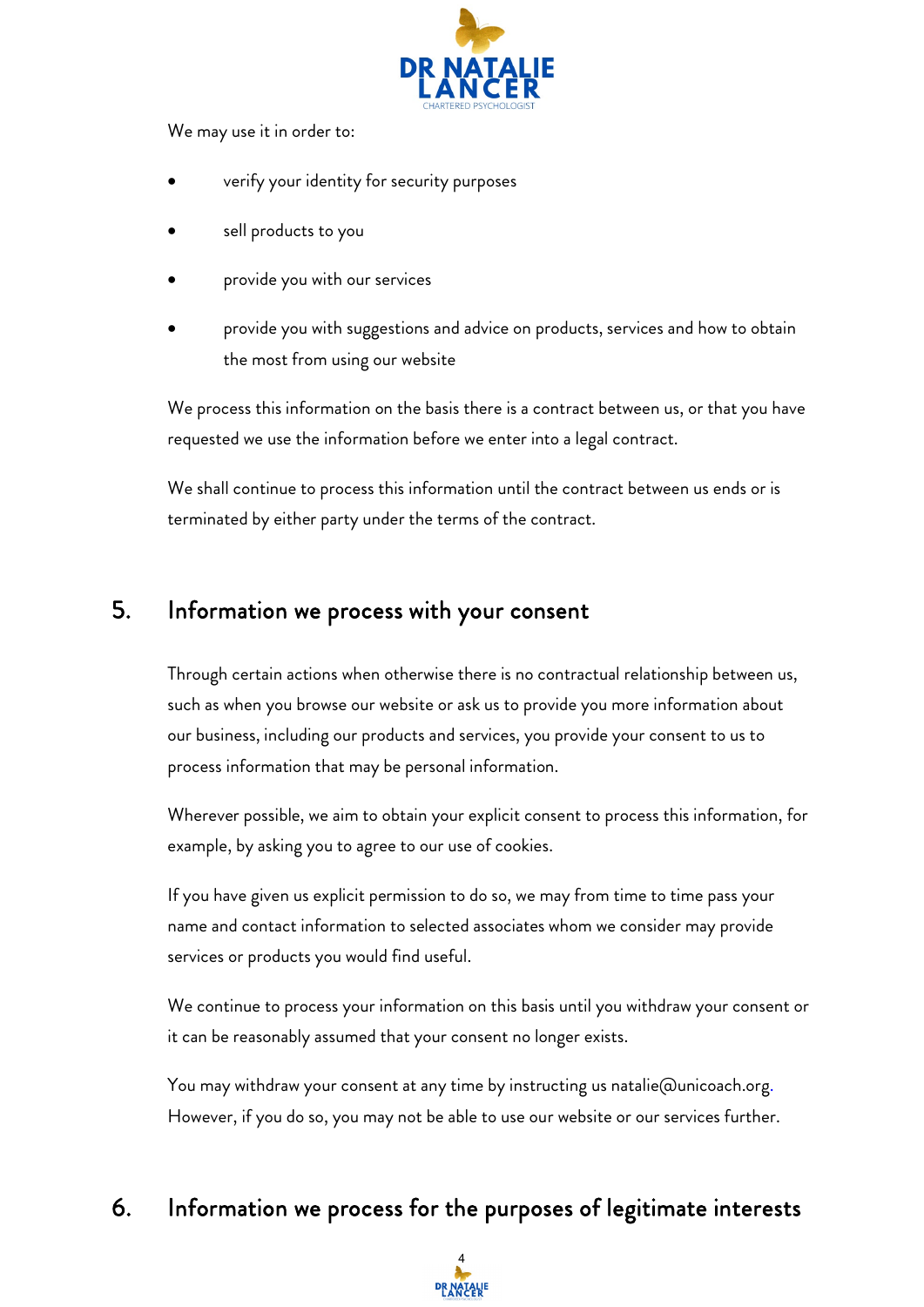

We may process information on the basis there is a legitimate interest, either to you or to us, of doing so.

Where we process your information on this basis, we do after having given careful consideration to:

- whether the same objective could be achieved through other means
- whether processing (or not processing) might cause you harm
- whether you would expect us to process your data, and whether you would, in the round, consider it reasonable to do so

For example, we may process your data on this basis for the purposes of:

- record-keeping for the proper and necessary administration of our business
- responding to unsolicited communication from you to which we believe you would expect a response
- protecting and asserting the legal rights of any party
- insuring against or obtaining professional advice that is required to manage business risk
- protecting your interests where we believe we have a duty to do so

# 7. Information we process because we have a legal obligation

Sometimes, we must process your information in order to comply with a statutory obligation.

For example, we may be required to give information to legal authorities if they so request or if they have the proper authorisation such as a search warrant or court order.

This may include your personal information.

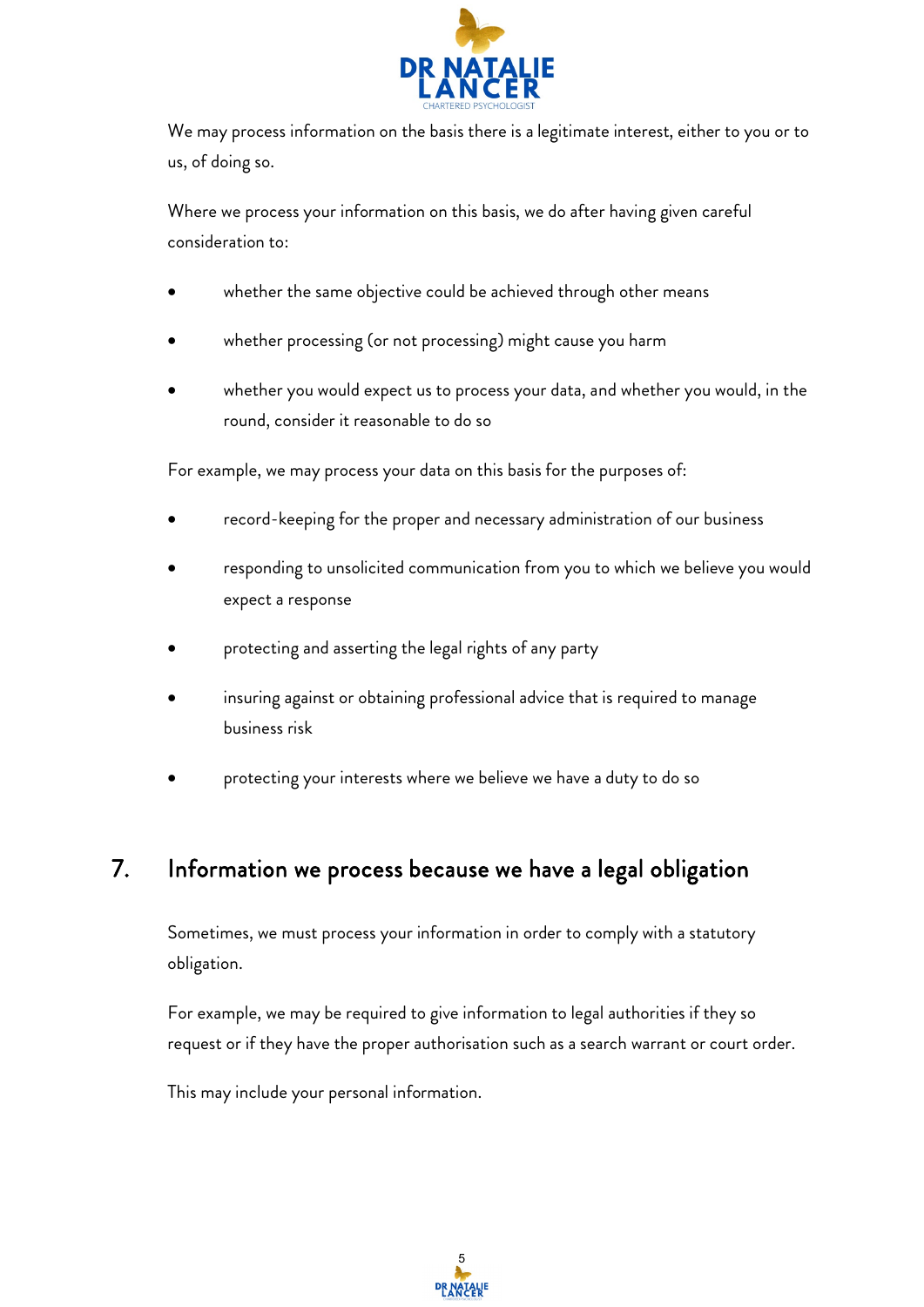

## Specific uses of information you provide to us

# 8. Information provided on the understanding that it will be shared with a third party

# 9.1 Slack, Facebook, Zoom and Thinkific platforms

Our online courses and Study Hub Experiences take place on third party websites including Slack, Facebook, Zoom and Thinkific. When taking part in an online course within a closed group in Facebook, organised by the Contractor, the Client agrees to abide by Facebook's rules.

In posting personal information, such as on Slack and Facebook, it is up to you to satisfy yourself about the privacy level of every person who might use it. Only members of the closed group will be able to identify you (by your Facebook profile) so please do not post anything that you do not want sharing. Keep questions generic and not personally identifiable. Any personal questions about the Client's application can be addressed in the one-to-one session with the Contractor.

We do store this information, and we reserve a right to use it in the future in any way we decide.

Once your information enters the public domain, we have no control over what any individual third party may do with it. We accept no responsibility for their actions at any time.

# 9.2 Our websites

Our website allows you to post information with a view to that information being read, copied, downloaded, or used by other people.

Examples include:

- posting a message our forum
- tagging an image

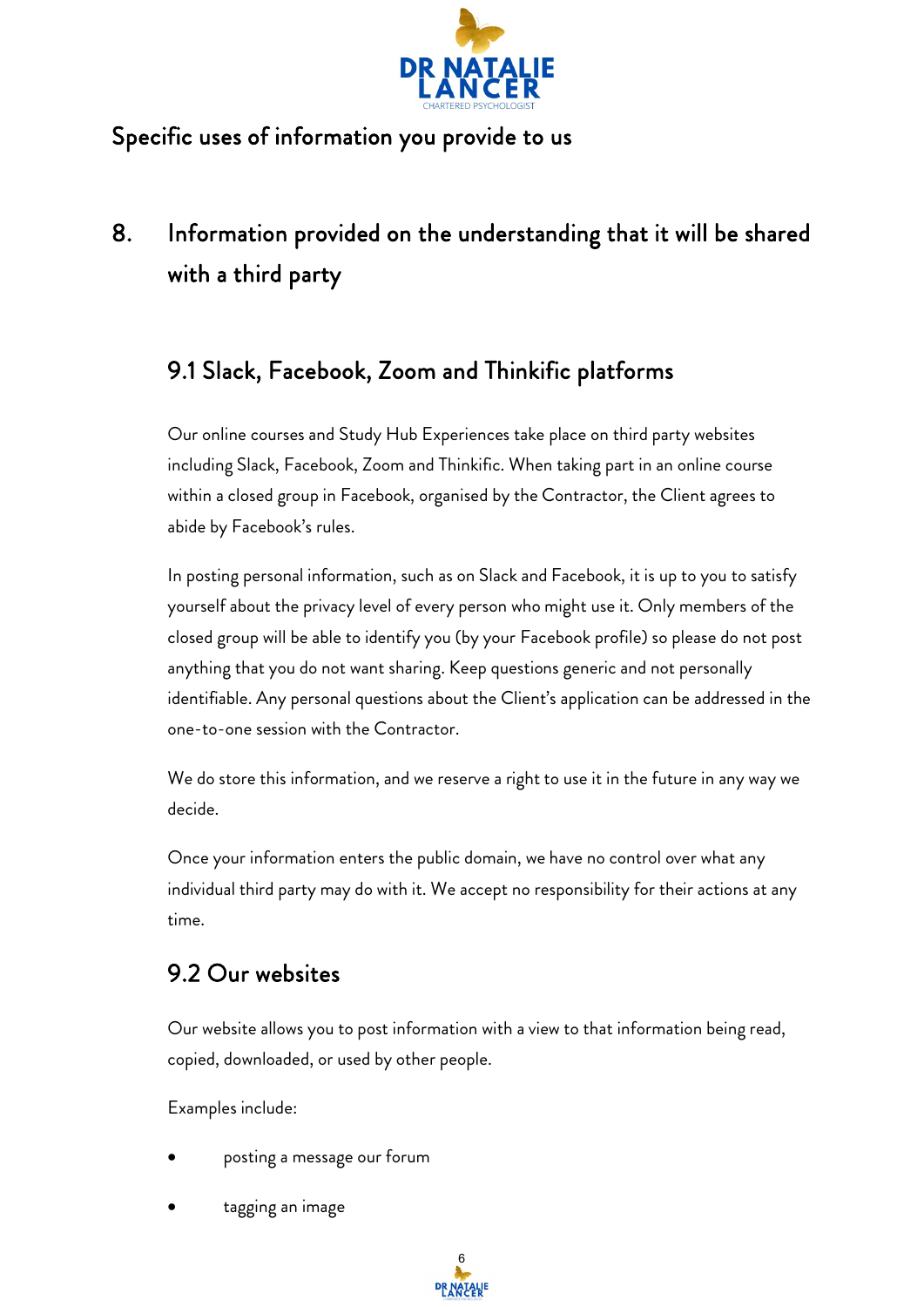

• clicking on an icon next to another visitor's message to convey your agreement, disagreement or thanks

In posting personal information, it is up to you to satisfy yourself about the privacy level of every person who might use it.

We do store it, and we reserve a right to use it in the future in any way we decide.

Once your information enters the public domain, we have no control over what any individual third party may do with it. We accept no responsibility for their actions at any time.

Provided your request is reasonable and there is no legal basis for us to retain it, then at our discretion we may agree to your request to delete personal information that you have posted. You can make a request by contacting us at natalie@unicoach.org

# 9. Complaints regarding content on the closed Facebook group and our website

We attempt to moderate user generated content, but we are not always able to do so as soon as that content is published.

If you complain about any of the content on our website, we shall investigate your complaint.

If we feel it is justified or if we believe the law requires us to do so, we shall remove the content while we investigate.

Free speech is a fundamental right, so we have to make a judgment as to whose right will be obstructed: yours, or that of the person who posted the content that offends you.

If we think your complaint is vexatious or without any basis, we shall not correspond with you about it.

# 10. Information relating to your method of payment

We store information about your bank account when you first provide it to us.

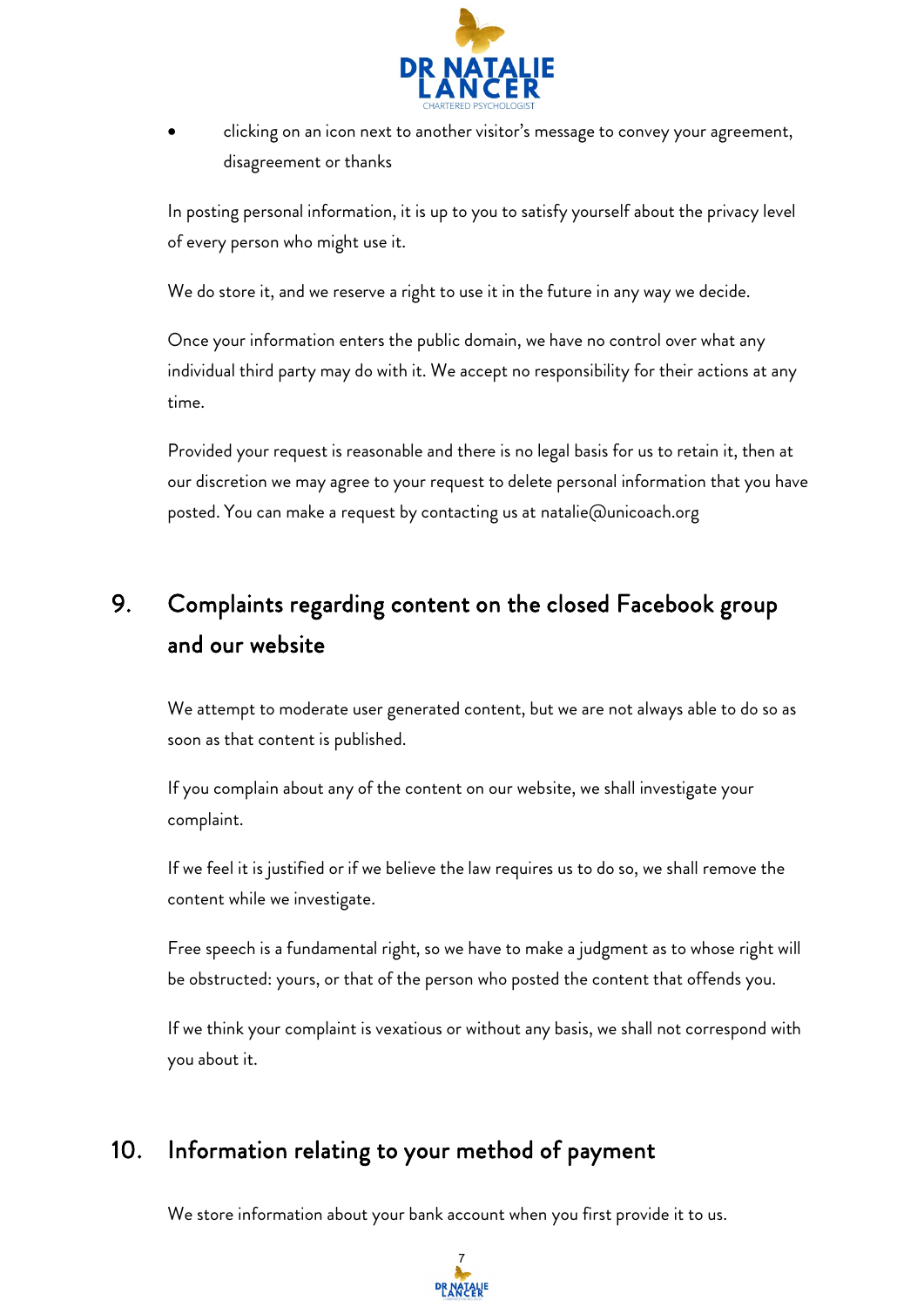

We store this payment information in order to make repeat purchasing of goods and services easier next time you visit our website.

We take the following measures to protect your payment information:

- We keep your payment information encrypted on our servers.
- Access to your payment information is restricted to authorised staff only.

#### 11. Information about your direct debit

When you agree to set up a direct debit arrangement, the information you give to us is passed to our own bank, Nat West, for processing according to our instructions.

We keep this information only for the duration of the direct debit arrangement.

We are registered under the direct debit guarantee scheme. This provides for the customer's bank to refund disputed payments without question, pending further investigation. Direct debits can only be set up for payments to beneficiaries that are approved originators of direct debits. In order to be approved, these beneficiaries are subjected to careful vetting procedures. Once approved, they are required to give indemnity guarantees through their banks.

# 12. Job application and employment

If you send us information in connection with a job application, we may keep it for up to three years in case we decide to contact you at a later date.

If we employ you, we collect information about you and your work from time to time throughout the period of your employment. This information will be used only for purposes directly relevant to your employment. After your employment has ended, we will keep your file for six years before destroying or deleting it.

## 13. Communicating with us

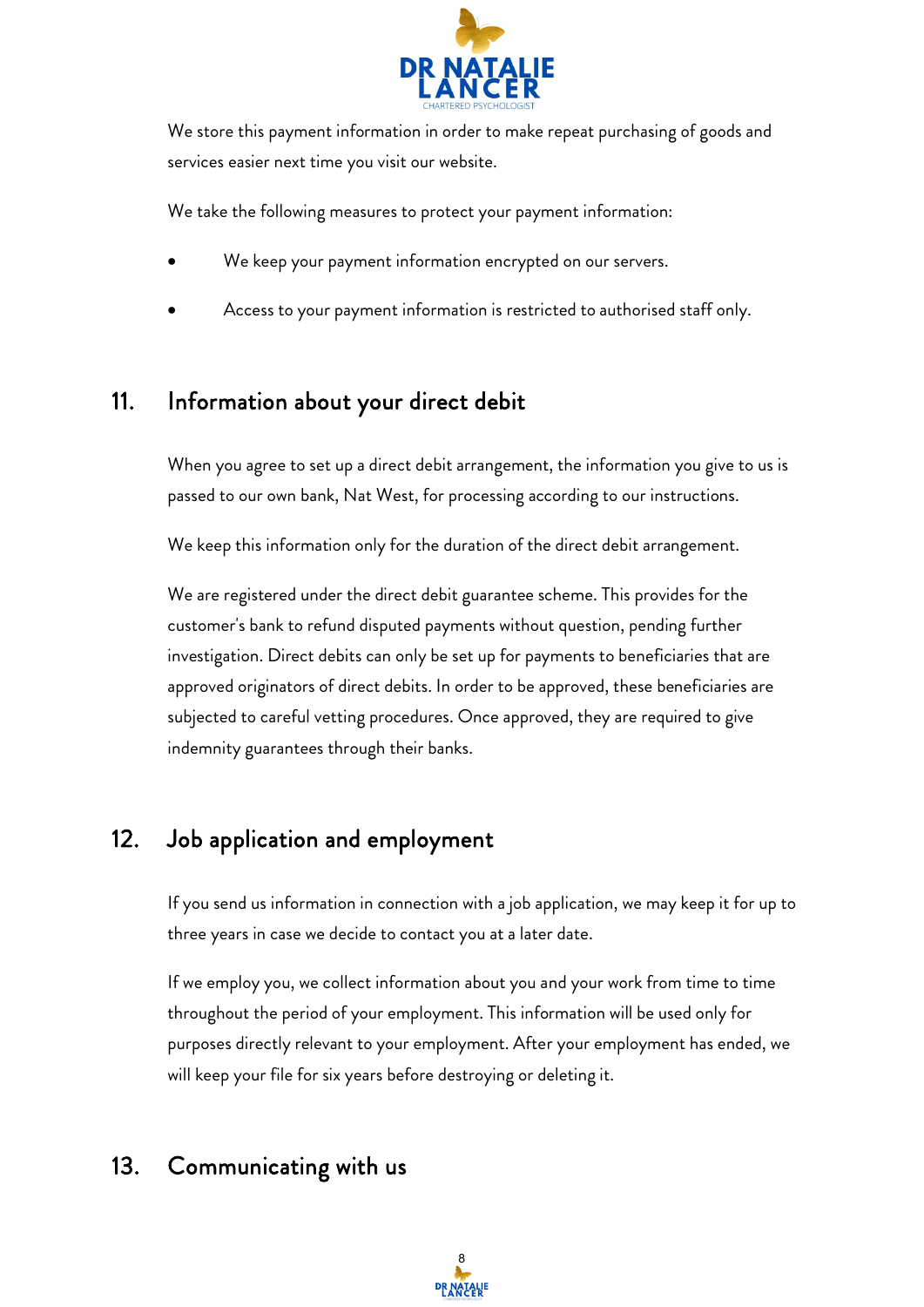

When you contact us, whether by telephone, through our website or by e-mail, we collect the data you have given to us in order to reply with the information you need.

We record your request and our reply in order to increase the efficiency of our business.

We keep personally identifiable information associated with your message, such as your name and email address so as to be able to track our communications with you to provide a high quality service.

# 14. Complaining

When we receive a complaint, we record all the information you have given to us.

We use that information to resolve your complaint.

If your complaint reasonably requires us to contact some other person, we may decide to give to that other person some of the information contained in your complaint. We do this as infrequently as possible, but it is a matter for our sole discretion as to whether we do give information, and if we do, what that information is.

We may also compile statistics showing information obtained from this source to assess the level of service we provide, but not in a way that could identify you or any other person.

## 15. Affiliate and business partner information

This is information given to us by you in your capacity as an affiliate of us or as a business partner.

It allows us to recognise visitors that you have referred to us, and to credit to you commission due for such referrals. It also includes information that allows us to transfer commission to you.

The information is not used for any other purpose.

We undertake to preserve the confidentiality of the information and of the terms of our relationship.

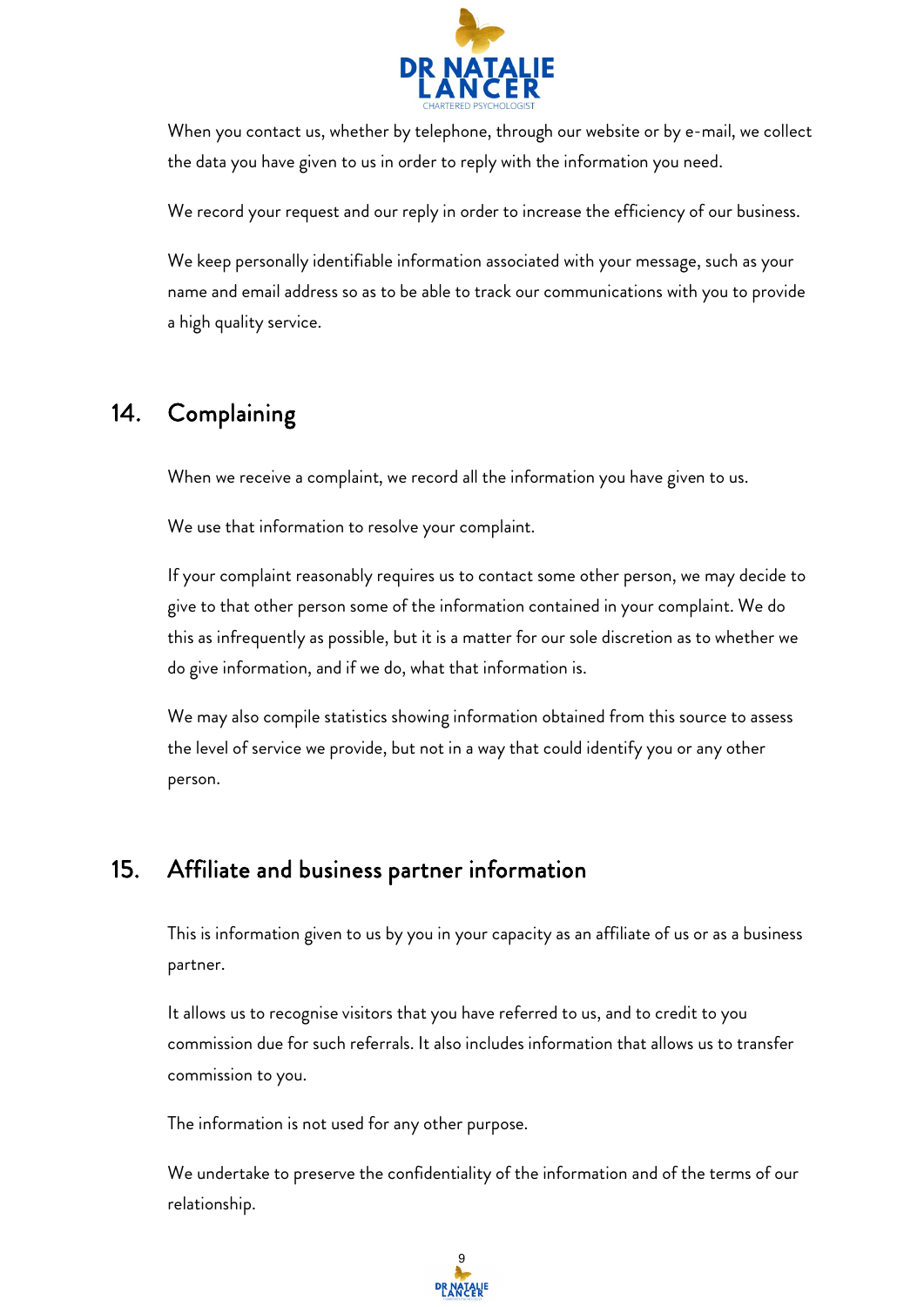

We expect any affiliate or partner to agree to reciprocate this policy.

# Use of information we collect through automated systems when you visit our website

#### 16. Cookies

Cookies are small text files that are placed on your computer's hard drive by your web browser when you visit any website. They allow information gathered on one web page to be stored until it is needed for use on another, allowing a website to provide you with a personalised experience and the website owner with statistics about how you use the website so that it can be improved.

Some cookies may last for a defined period of time, such as one day or until you close your browser. Others last indefinitely.

Your web browser should allow you to delete any you choose. It also should allow you to prevent or limit their use.

Our website uses cookies. They are placed by software that operates on our servers, and by software operated by third parties whose services we use.

When you first visit our website, we ask you whether you wish us to use cookies. If you choose not to accept them, we shall not use them for your visit except to record that you have not consented to their use for any other purpose.

If you choose not to use cookies or you prevent their use through your browser settings, you will not be able to use all the functionality of our website.

We use cookies in the following ways:

- to track how you use our website
- to record whether you have seen specific messages we display on our website
- to keep you signed in our site

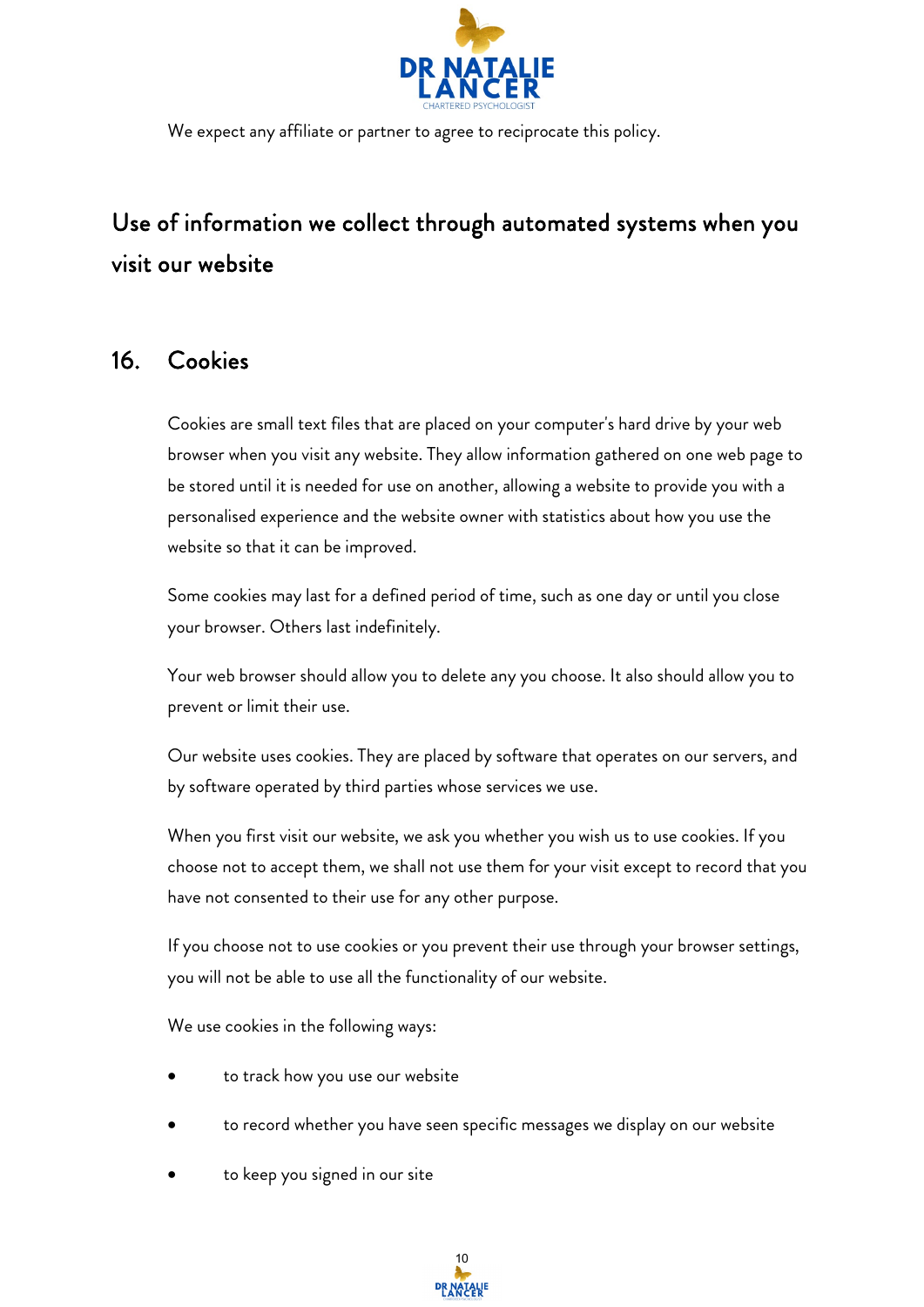

- to record your answers to surveys and questionnaires on our site while you complete them
- to record the conversation thread during a live chat with our support team

# 17. Personal identifiers from your browsing activity

Requests by your web browser to our servers for web pages and other content on our website are recorded.

We record information such as your geographical location, your Internet service provider and your IP address. We also record information about the software you are using to browse our website, such as the type of computer or device and the screen resolution.

We use this information in aggregate to assess the popularity of the webpages on our website and how we perform in providing content to you.

If combined with other information we know about you from previous visits, the data possibly could be used to identify you personally, even if you are not signed in to our website.

## 18. Our use of re-marketing

Re-marketing involves placing a cookie on your computer when you browse our website in order to be able to serve to you an advert for our products or services when you visit some other website.

We may use a third party to provide us with re-marketing services from time to time. If so, then if you have consented to our use of cookies, you may see advertisements for our products and services on other websites.

# Disclosure and sharing of your information

#### 19. Information we obtain from third parties

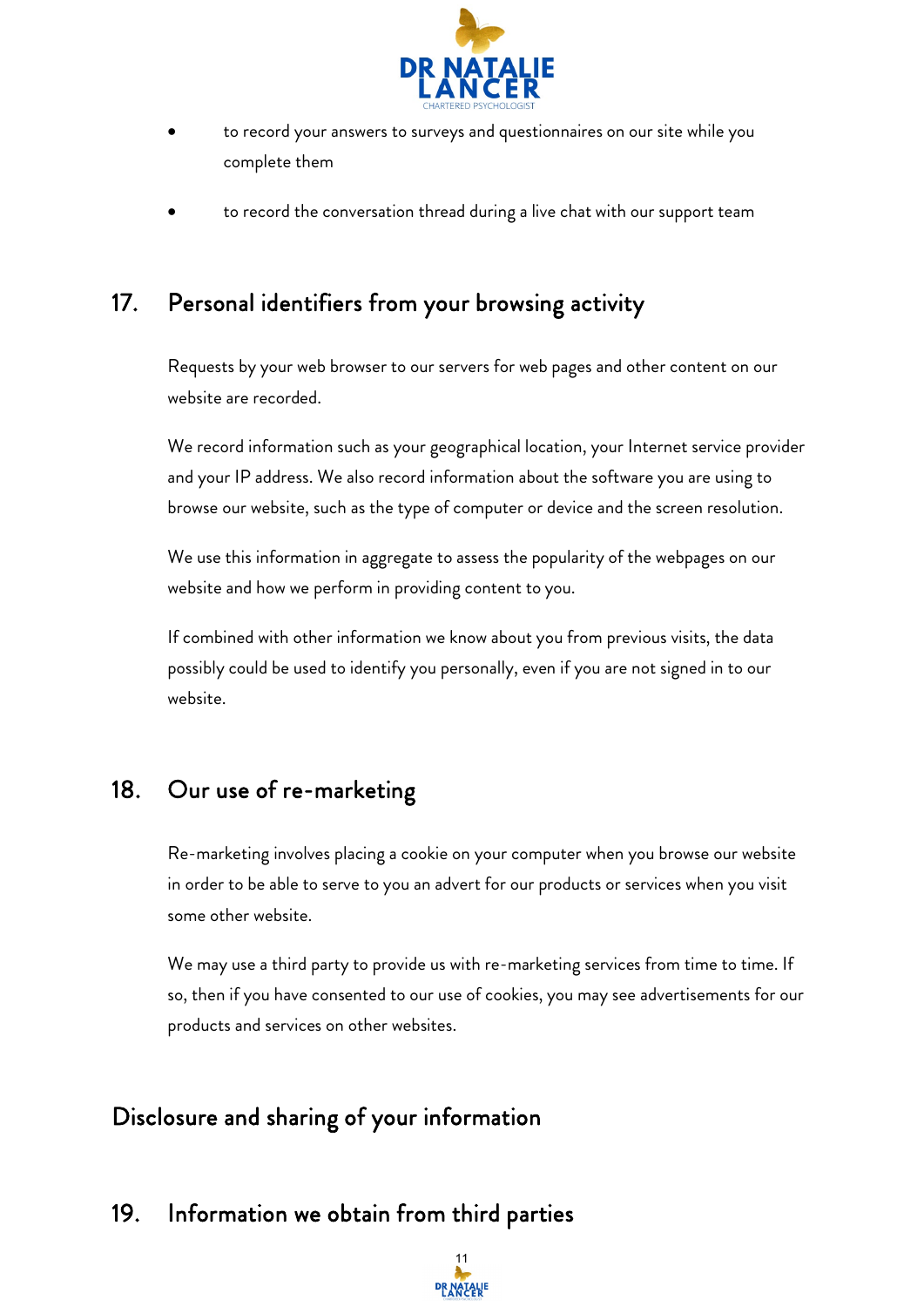

Although we do not disclose your personal information to any third party (except as set out in this notice), we sometimes receive data that is indirectly made up from your personal information from third parties whose services we use.

No such information is personally identifiable to you.

## 20. Third party advertising on our website

Third parties may advertise on our website. In doing so, those parties, their agents or other companies working for them may use technology that automatically collects information about you when their advertisement is displayed on our website.

They may also use other technology such as cookies or JavaScript to personalise the content of, and to measure the performance of their adverts.

We do not have control over these technologies or the data that these parties obtain. Accordingly, this privacy notice does not cover the information practices of these third parties.

## 21. Credit reference

To assist in combating fraud, we share information with credit reference agencies, so far as it relates to clients or customers who instruct their credit card issuer to cancel payment to us without having first provided an acceptable reason to us and given us the opportunity to refund their money.

## 22. Data may be processed outside the European Union

Our websites are hosted in the UK.

We may also use outsourced services in countries outside the European Union from time to time in other aspects of our business.

Accordingly data obtained within the UK or any other country could be processed outside the European Union.

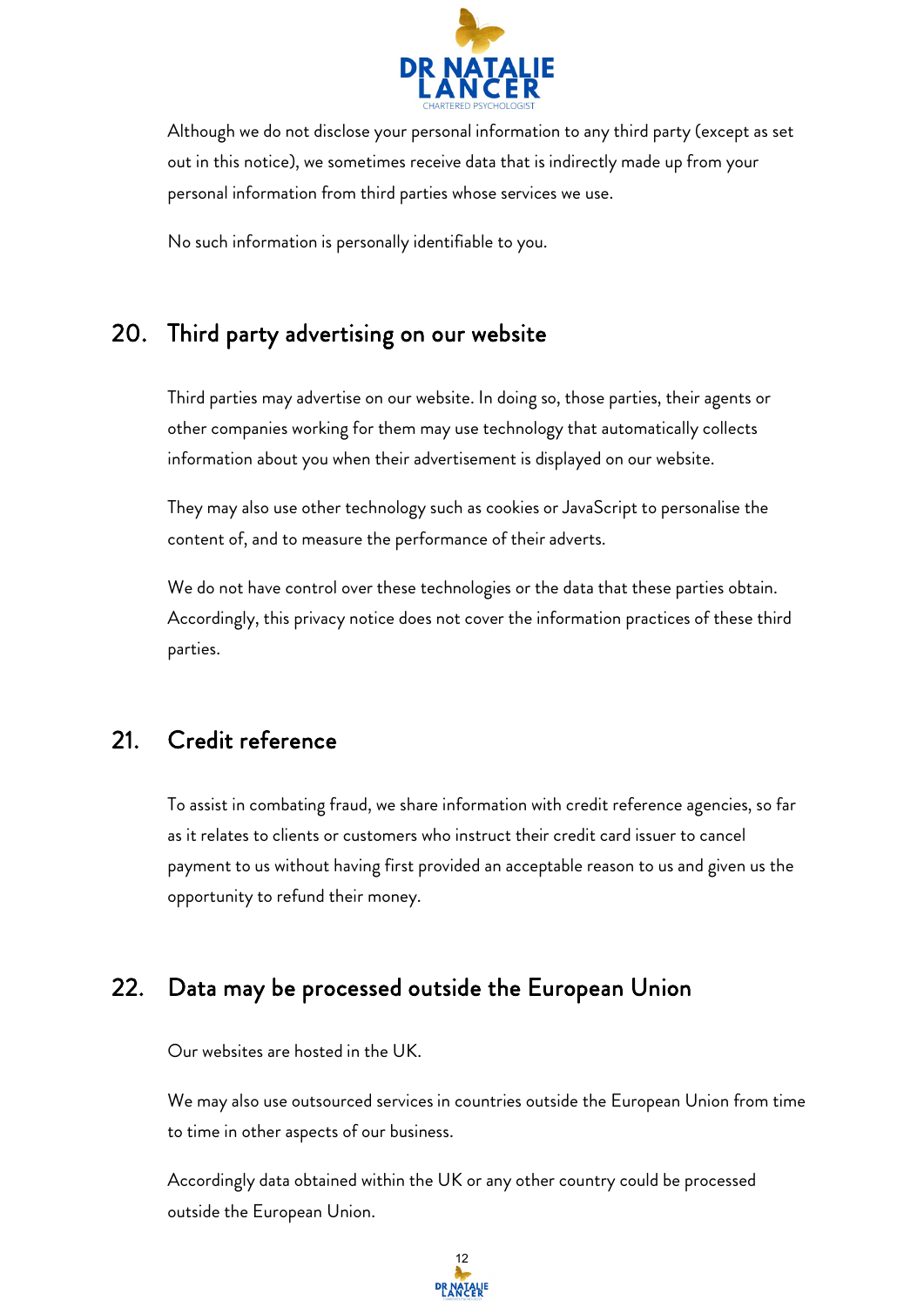

For example, some of the software our website uses may have been developed in the United States of America or in Australia.

We use the following safeguards with respect to data transferred outside the European Union:

- the processor is within the same corporate group as our business or organisation and abides by the same binding corporate rules regarding data processing.
- the data protection clauses in our contracts with data processors include transfer clauses written by or approved by a supervisory authority in the European Union.
- we comply with a code of conduct approved by a supervisory authority in the European Union.

## Control over your own information

# 23. Your duty to inform us of changes

It is important that the personal data we hold about you is accurate and current. Please keep us informed if your personal data changes.

# 24. Access to your personal information

- 1. At any time you may review or update personally identifiable information that we hold about you, by signing in to your account on our website.
- 2. To obtain a copy of any information that is not provided on our website you should contact us to make that request.
- 3. After receiving the request, we will tell you when we expect to provide you with the information, and whether we require any fee for providing it to you.

# 25. Removal of your information

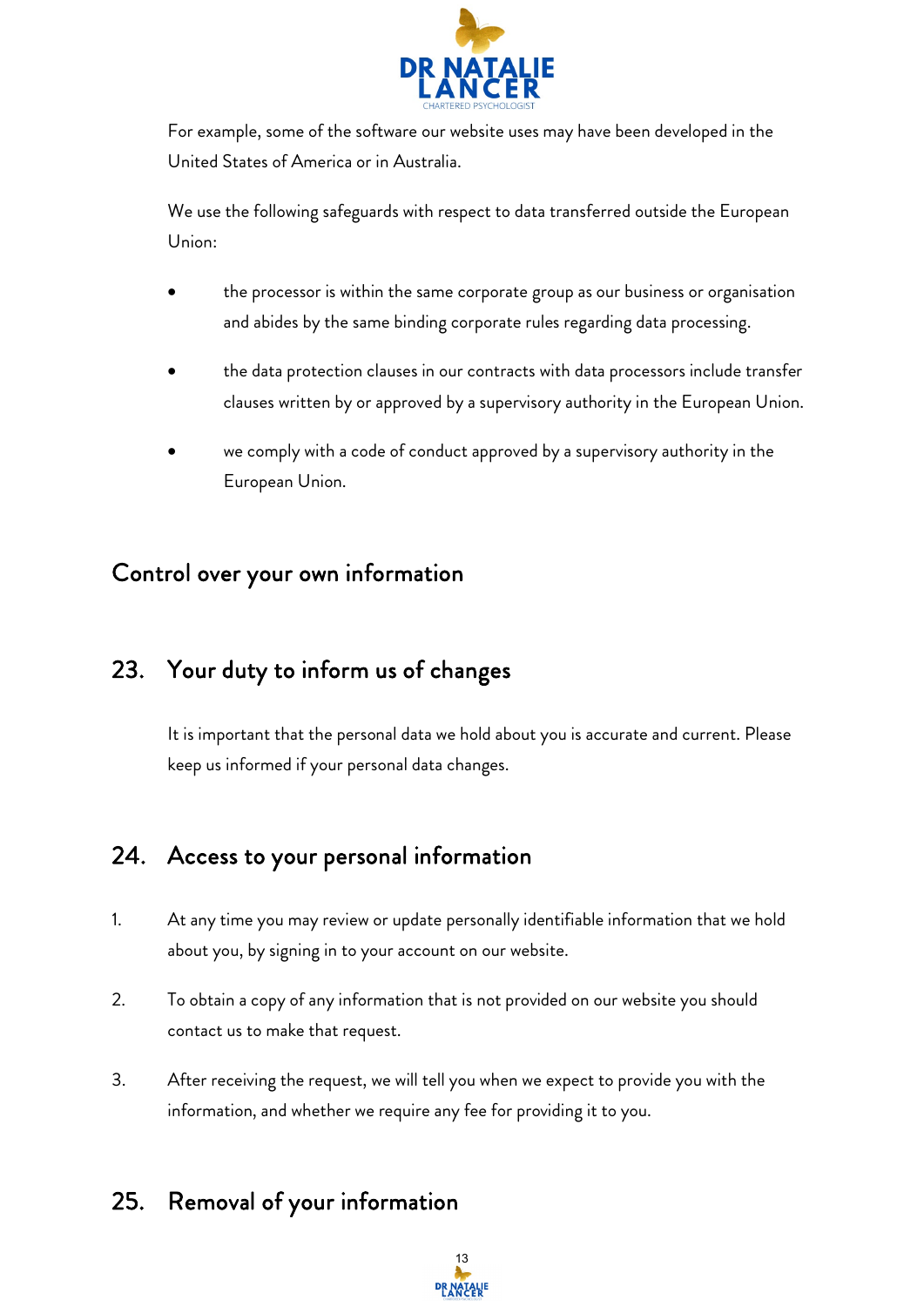

If you wish us to remove personally identifiable information from our website, you should contact us to make your request.

This may limit the service we can provide to you.

# 26. Verification of your information

When we receive any request to access, edit or delete personal identifiable information we shall first take reasonable steps to verify your identity before granting you access or otherwise taking any action. This is important to safeguard your information.

#### Other matters

#### 27. Use of site by children

- 4. If you are under 18, you may use our website only with consent from a parent or guardian
- 5. Certain areas of our website are designed for use by children over 12 years of age.
- 6. We collect data about all users of and visitors to these areas regardless of age, and we anticipate that some of those users and visitors will be children.
- 7. Such child users and visitors will inevitably visit other parts of the site and will be subject to whatever on-site marketing they find, wherever they visit.

#### 28. How you can complain

- 8. If you are not happy with our privacy policy or if you have any complaint then you should tell us.
- 9. If a dispute is not settled then we hope you will agree to attempt to resolve it by engaging in good faith with us in a process of mediation or arbitration.